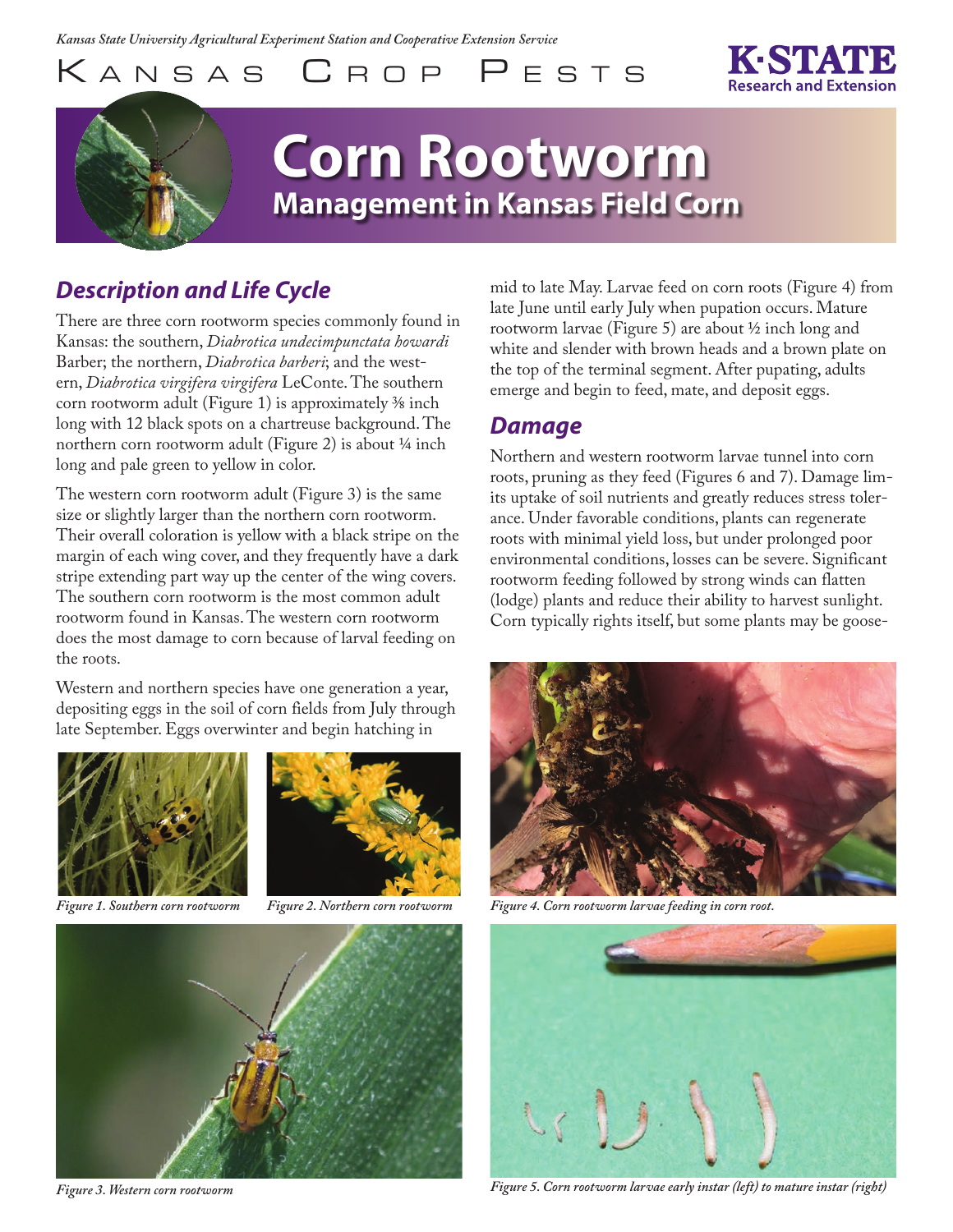

*Figure 6. Healthy corn root (left) and CRW damaged roots (right).* 

necked. Lodging reduces yields and makes plants much more difficult to harvest. Yields may be reduced further if adult beetles clip silks before pollination.

#### *Corn Rootworm Management*

Rootworm insecticides or resistant hybrids are not recommended when corn is planted in rotation. Volunteer corn in non-corn fields should not extend rootworm larval problems into the following year unless plants persist throughout the mid-July through September egg-laying period at a density of more than 4,000 corn plants per acre. In some states in the upper Midwest, corn rootworms survive in a non-corn crop by remaining in the egg stage (diapausing) for two winters before hatching. This phenomenon has not yet been confirmed in Kansas.



*Figure 7. Severe CRW larval feeding damage.* 

Rootworms are not as much of a problem in sandy soils or in southeast Kansas south of U.S. Hwy 54. Adult beetle counts should be taken in late summer to establish potential for economic damage and determine management practices for the next growing season. Although limited research indicates that more eggs may be deposited under reduced tillage or no tillage, increased egg deposition does not appear to increase crop damage. Sampling methods for predicting rootworm problems are discussed on page 4.

### *Planting-Time Options*

Rootworms are more likely to be a problem in fields where corn is planted continuously for three or more years. Planting-time options for controlling corn rootworm larvae include planting resistant corn hybrids, using seed treatments, and applying soil insecticides at planting.

Some corn hybrids have been genetically engineered to resist corn rootworm larval feeding. Varieties with multiple resistance genes are priced incrementally higher based on the number of pests they control. Significant pressure from multiple pests may justify the cost. Corn rootworm resistance has been documented in corn that has been genetically modified to control rootworms, raising concerns about continued success of this control method. To delay resistance, growers are advised to rotate hybrids with different genetic mechanisms.

Seed treatments can be used to manage larval feeding but may have to be applied at higher rates to achieve the same level of control as soil insecticides, especially under signifi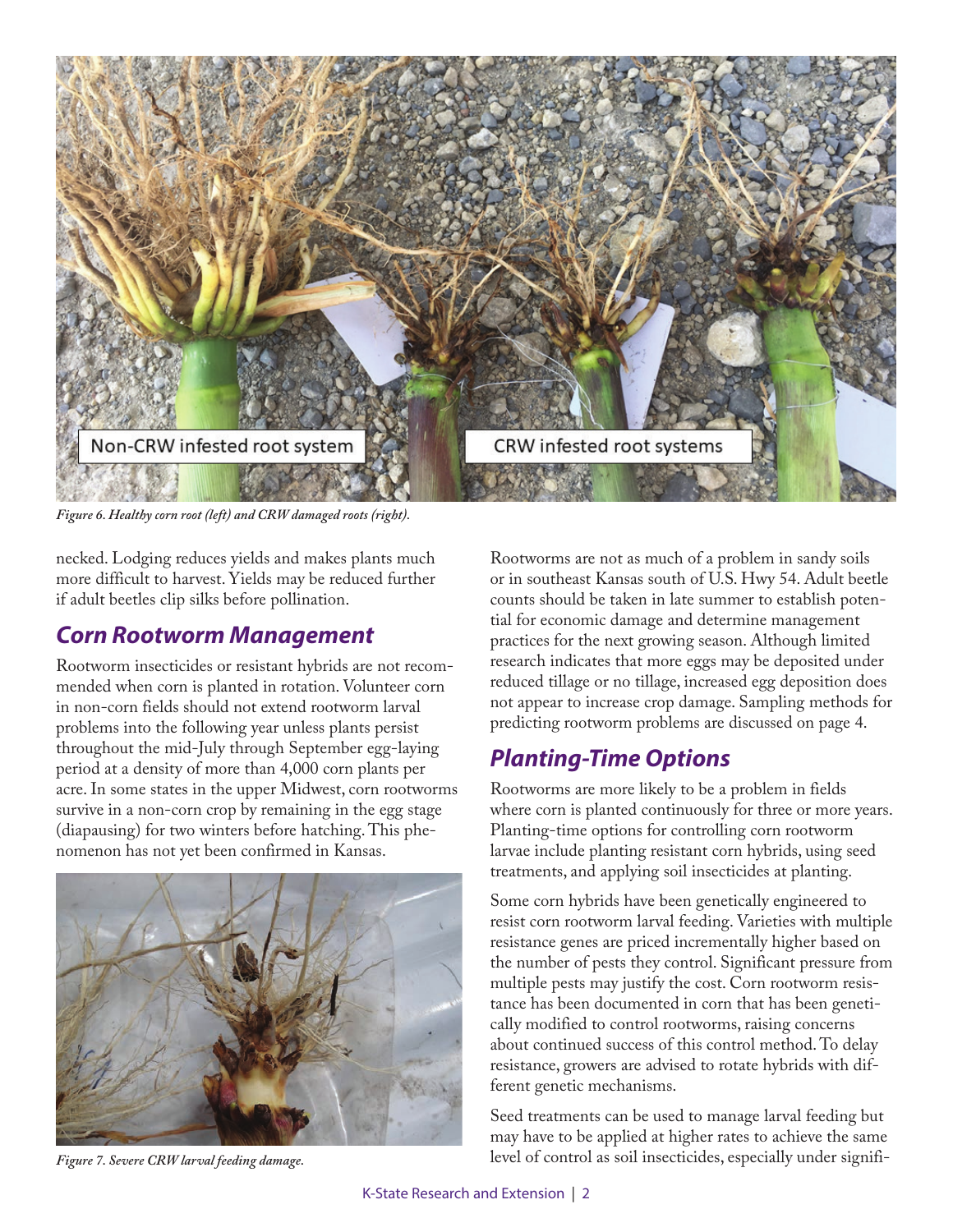cant larval pressure. In some cases, it may be necessary to apply soil insectides at planting. Granular materials offer more consistent control of rootworm larvae in Kansas. Placement varies depending on the product. Granules are usually placed in a 6-to 8-inch wide band over a closed seed furrow. A mechanical device should be used to guarantee seed slot closure before placing certain insecticides on the ground. For a list of labeled products, see Corn Insect Management (MF810). Always read and follow instructions on the pesticide label.

Most soil insecticides work reasonably well as long as harsh environmental conditions do not persist. Very dry or wet conditions after planting can cause too little or too much movement of the product in certain soils. Other factors that affect control include:

- Planting extremely late the previous year, attracting more egg-laying beetles
- Inadequate calibration or poor application techniques
- A very mild winter, aiding egg survival
- Early planting (before April 18), which gives plantingtime or seed treatments time to degrade or leach out of the area before rootworm eggs hatch
- Rootworms developing resistance to a product

#### *Cultivation-Time Treatments*

Most labels that allow application with cultivation, specify the need to apply insecticide before rootworm damage becomes severe. This is typically mid-May through mid-June, preferably before the third larval, and most damaging, stage. Adequate soil moisture is needed to move products throughout the rootworm feeding zone. Cultivation promotes root development from lower stalk nodes that come in contact with the soil, helping plants to recover from severe injury. When planting-time treatments have not been used, the threshold warranting cultivation treatments varies from 3 to 10 larvae per plant. This depends greatly on care taken in locating the tiny larvae. Several studies have shown that with adequate moisture and proper timing, root protection provided by cultivation-time treatments are equivalent or superior to treatments applied at planting. Reasons for not using cultivation-time treatments include:

- Very dry soils, which limit product movement into the root zone
- Very wet soils that prevent field access
- Concern that timely cultivation and insecticide application may not be possible
- Lack of access to bar-mounted granular applicator
- Utilization of no-till practices

### *Evaluation of Efficacy*

Yield alone is not adequate to determine product performance because there are many other factors that affect yield after rootworms finish feeding. Leave an untreated control area two to four rows wide and 20-40 feet long at three or more locations in the field to determine the need for a rootworm insecticide. Look at roots removed from the untreated areas and compare them to roots from the treated areas to evaluate product performance. Mark untreated control areas at planting, so they can be located during the vegetative stage. Dig up, wash and evaluate root masses after peak damage occurs but before roots have regenerated enough to mask injury. This is typically in late June to early July.

To assess product performance, select a representative sample of five or more plants from several treated and untreated control areas. Cut the plant stalk about 12 inches above ground level, leaving a handle to move the root ball around. Sample root tissue, taking a 7-inch cube or as much as possible. Be sure to keep treated and untreated roots separate.

Place root balls in a washtub, garbage can, or another container filled with water. Soak, softening the soil until a high-pressure water stream easily washes roots clean. Evaluate roots immediately using the Iowa State University 1–6 Scale (Table 1) or the Node-Injury Scale (Table 2) on page 4. Do not confuse rootworm injury with cultivation damage or nematode injury, which occurs in areas of southwest Kansas. Learn about node injury and the [Interactive Node-Injury Scale by visiting https://www.ent.](https://www.ent.iastate.edu/pest/rootworm/nodeinjury/nodeinjury.html) iastate.edu/pest/rootworm/nodeinjury/nodeinjury.html.

On the 1-6 scale, a rating of 3 or more indicates the potential for economic losses due to larval rootworm feeding.

| Rating | <b>Description</b>                                                      |
|--------|-------------------------------------------------------------------------|
| 1      | No damage to only a few feeding scars                                   |
| 2      | Feeding scars but no roots eaten within<br>1.5 inches of stalk          |
| 3      | Less than one node of roots eaten and not within<br>1.5 inches of stalk |
| 4      | One node (or equivalent) eaten within<br>1.5 inches of stalk            |
| 5      | Two nodes (or equivalent) eaten within<br>1.5 inches of stalk           |
| 6      | Three nodes (or equivalent) eaten within<br>1.5 inches of stalk         |

**Table 1. Iowa State University 1 to 6 Scale**